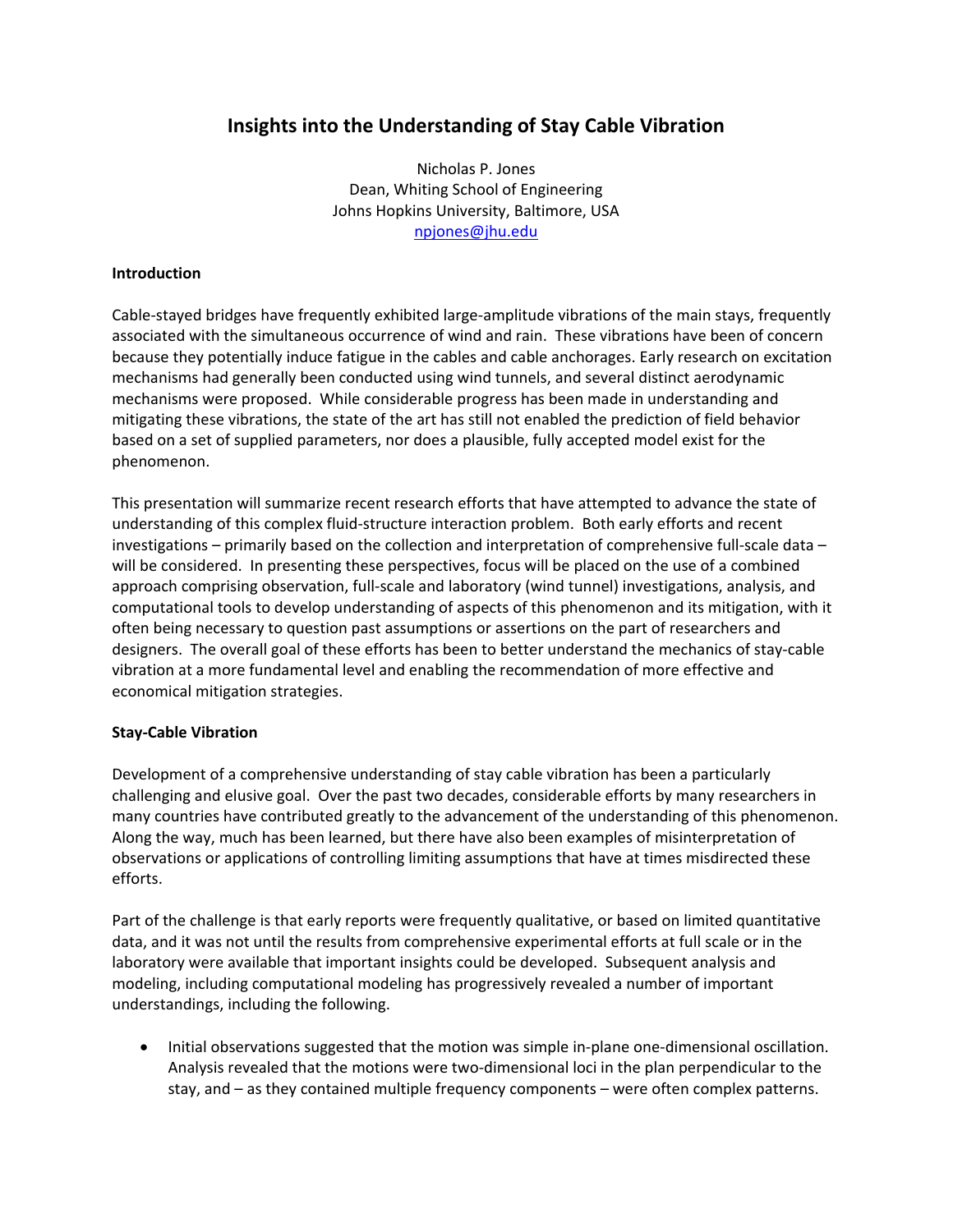Frequency decomposition resulted in better understanding of these underlying vibrational characteristics.

- Stay cables usually cover a large spatial extent in the vertical direction. This three‐dimensional environment means that stays can be excited by different mechanisms in different modes at different locations, adding complexity to the observed data.
- That there are many types and sources of large- and moderate-amplitude stay cable vibration. Careful analysis reveals that many of these types can be grouped by common characteristics e.g., frequency and amplitude patterns. Proper interpretation and understanding required that these different types be grouped to facilitate understanding.
- Deck‐induced vibration has been implicated as a cause of large‐amplitude oscillation. This has been demonstrated to be a plausible mechanism, but simplistic approaches that treat the stays as cables or strings with end support excitation do not capture the true nature of the interaction between the superstructure and cable system.
- Much wind tunnel modeling of yawed and inclined stays has been conducted, with few exceptions as section models. Two concerns about this modeling approach emerge:
	- o Three‐dimensional effects associated with the end condition can have a major influence on the flows around the section model; and
	- o The modeling of simulated water rivulets using fixed protuberances does not necessarily faithfully capture prototype conditions.
- Most modeling of the large-amplitude stay-cable vibration phenomenon is based on twodimensional flow structures and models extrapolated into three dimensions. This approach does not capture the fully three‐dimensional flow structures that have been observed in the wind tunnel and verified with computational modeling.
- Interpretation of data and modeling focused on the assumption that the large-amplitude oscillations occurred only with a combination of wind and rain. Careful mining of full‐scale data demonstrated that while these events often occurred with rain, that rain was not always necessary for their occurrence. Thus it appears that rain is a facilitator, but not necessary for these occurrences.

## **Dampers**

Dampers have been popular mitigation devices for many years, and there are examples of successful installations of damper-based systems around the world. There are also examples of installations that have failed for reasons that are not always clear, leading one to conclude that the systems were design and/or installed without a full understanding of the performance expectations.

Examples of areas where misunderstanding or misinterpretations have been evident include the following:

• Misunderstanding of the damper universal curve. The addition of a linear damper to a linear string or cable system results in a linear system, albeit one that is complex to analyze. As the damper constant is increased from zero to a large value, there is an optimal point at which the damper provides maximum damping capability. Beyond this point, the damper decreases in effectiveness. While well understood by researchers, this is sometimes not fully understood by others (e.g., designers). Doubling a damper constant may or may not result in improved effectiveness, depending on where on the optimal curve the damper lies.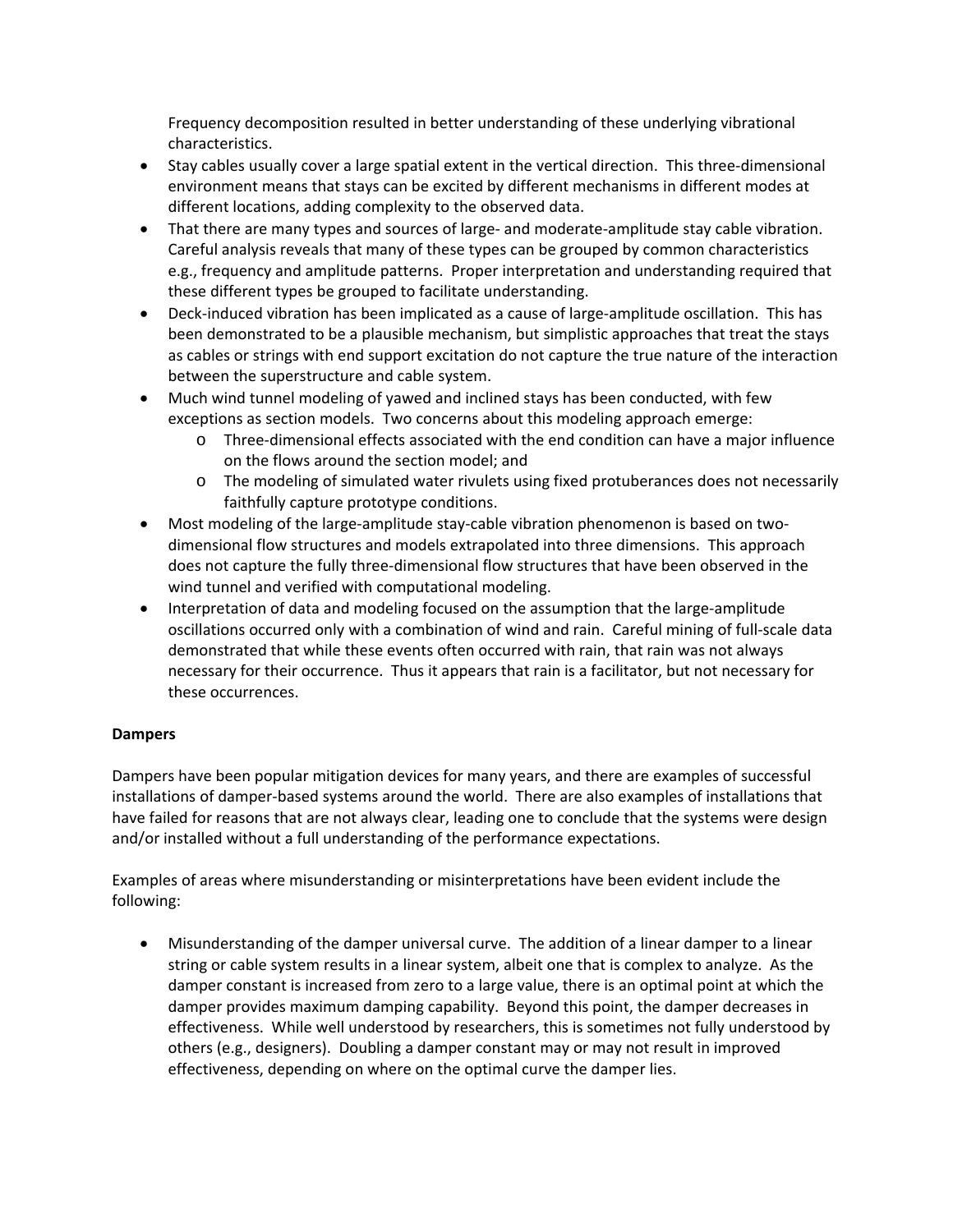• Manufactured dampers are not always linear in their characteristics, even if assumed to be that way in design. Specifications must articulate the degree of nonlinearity that is acceptable for the performance of the damper to be consistent with what was predicted in the analysis. These nonlinear effects include static friction as well as deviations from a linear force-velocity curve. If the characteristics of the damper are known and understood, they can be taken advantage of in the design, in some cases leading to better performance characteristics than a linear damper.

### **Cross‐Ties**

Cross‐ties or aiguilles have also been popular systems for the control of stay‐cable vibration. As with dampers, there are many instances of successful implementation of cross-tie-based mitigation systems, but also other examples of failures. Addition of cross ties to a cable arrangement results in a new, complex dynamical system that must be carefully and fully understood for successful deployment of this type of mitigation approach. A number of common misunderstandings have been demonstrated in the past, including the following:

- There is limited or no benefit to mitigation of vibrations in the lateral direction. This is expected, and has been confirmed with measurements.
- A cross‐tie system, unless specifically designed to be so with the addition of dampers, are not an energy‐dissipating system.
- Cross ties can be very effective in mitigating large amplitude oscillations in lower (global) modes of the coupled system. This is in part due to shifting of frequencies, but in large part due to the large increment in modal mass that results when the stays are linked together.
- In addition to the modified fundamental modes, the coupled system exhibits a large number of localized vibration modes that are more difficult to control as they can occur on individual stays between the cross ties anchor points. This is often overlooked by designers.
- A related issue is that symmetric configuration of the ties may not a good practice. It is noted that if cross-ties are designed to reduce sag effects in the stays, they are usually symmetrically placed. However, for the dynamic circumstances, the in‐plane antisymmetric mode of an individual cable is not suppressed.
- Hybrid cross‐tie‐damper systems are even more complex, and must be analyzed as coupled systems with supplemental dampers. Adding cross ties to a stay configuration changes the dynamic characteristics completely and can render the dampers ineffective or in some instances vulnerable to damage if they become inadvertently expected to damp global cable network modes.

### **Closing Remarks**

Great progress has been made in furthering the understanding of large‐amplitude stay‐cable vibration over the past two decades. Much of this progress has been made through careful measurement and analysis of full‐scale field data, which has revealed many inconsistencies in the way in which past qualitative and quantitative data had been interpreted. In both understanding of the basic phenomenon, as well as in understanding the performance of mitigation systems, it became evident that preconceived notions about performance and assumptions in some instances clouded rather than aided the advancement of understanding.